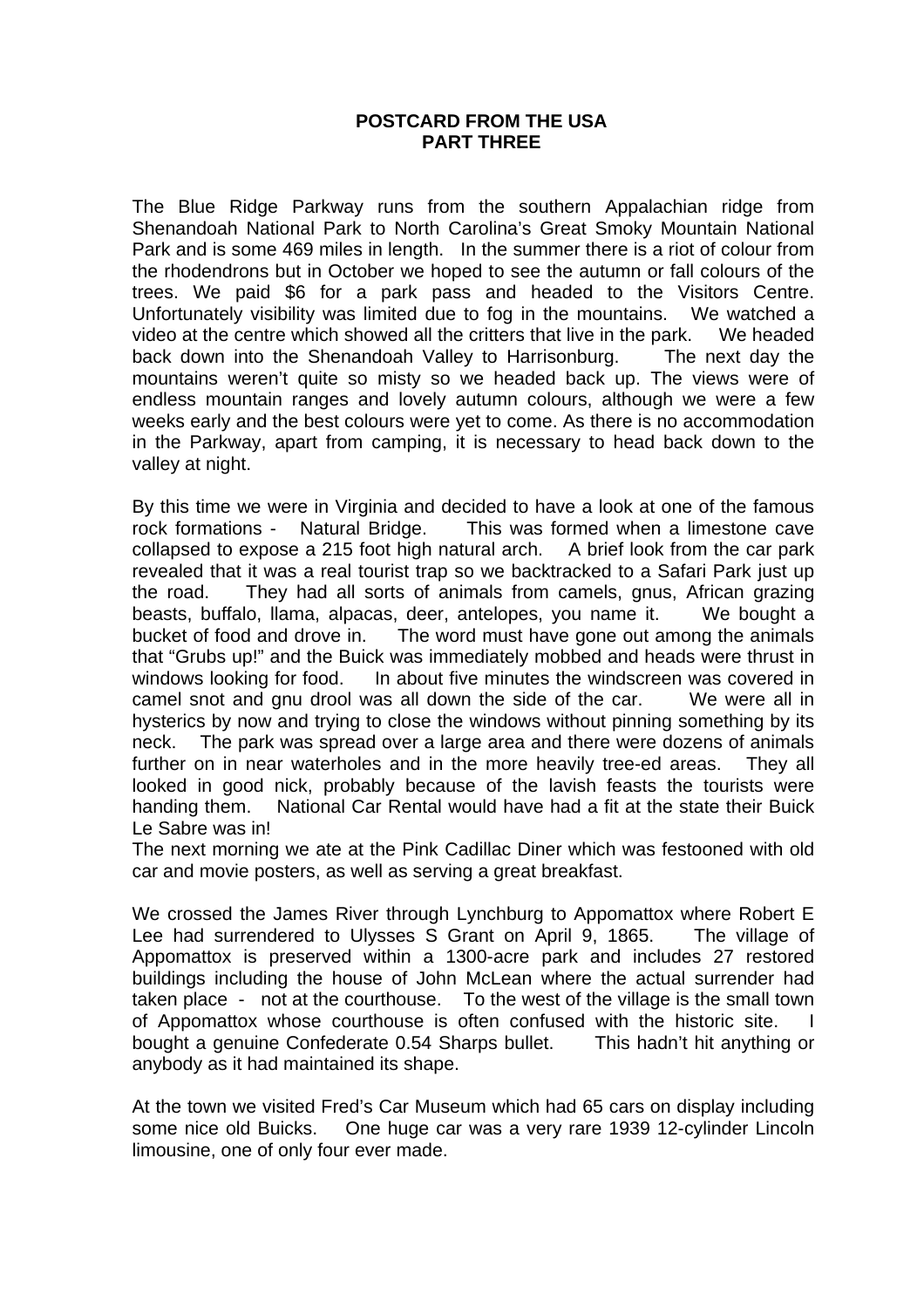Back up to the Parkway again and that night came down to a place called Fancy Gap. Daniel Boone was said to have crossed the mountains at this point. The town of Fancy Gap was just a few houses and one restaurant. Everyone was smoking so there was no need to ask for the "no-smoking section". The local food included chicken and dumplings, collard greens, pulled pork, cornbread or hushpuppies. Alan ordered hushpuppies with his dinner and Tony wondered if he would be given a shoe! Actually it was fried cornbread, given to the dogs at one time to quieten their hunger until the hunters returned with meat.

Back up to the Parkway and we came across a lost dog with a radio collar on. It drank my bottle of water and ate Marny's leftover sandwich. We put it in the car and drove a few kilometres down where we had seen some hunters. Apparently they use the dogs (hounds) to find bear and then track the bear using the radio signal on the dog's collar. Seemed to be a lot of time and effort put into blasting away at bears rather than get a proper job, considering they don't eat the bear meat. Who was I to call them rednecked knuckledraggers?

Into Kentucky now and caught up with another cousin of Marny's and his wife. Lovely big house near a lake with deer wandering through the garden. Bruce had been an ex-fighter pilot in Korea and Vietnam and was very interesting to listen to.

Next morning we drove into Frankfort and visited the capitol building which was superb. All Kentucky's favourite sons had their portraits in the gallery including of course Colonel Harland Sanders of KFC fame. Being the home of the bourbon distilleries, we naturally had to go over one. We chose the Buffalo Trace distillery where bourbon and vodka were both sold. The value of the storage barrels of bourbon was millions of dollars. Near the vats the fumes were so thick they almost choked you. Tasting was very pleasant including bourbon chocolates.



50,000 gallons of white lightning!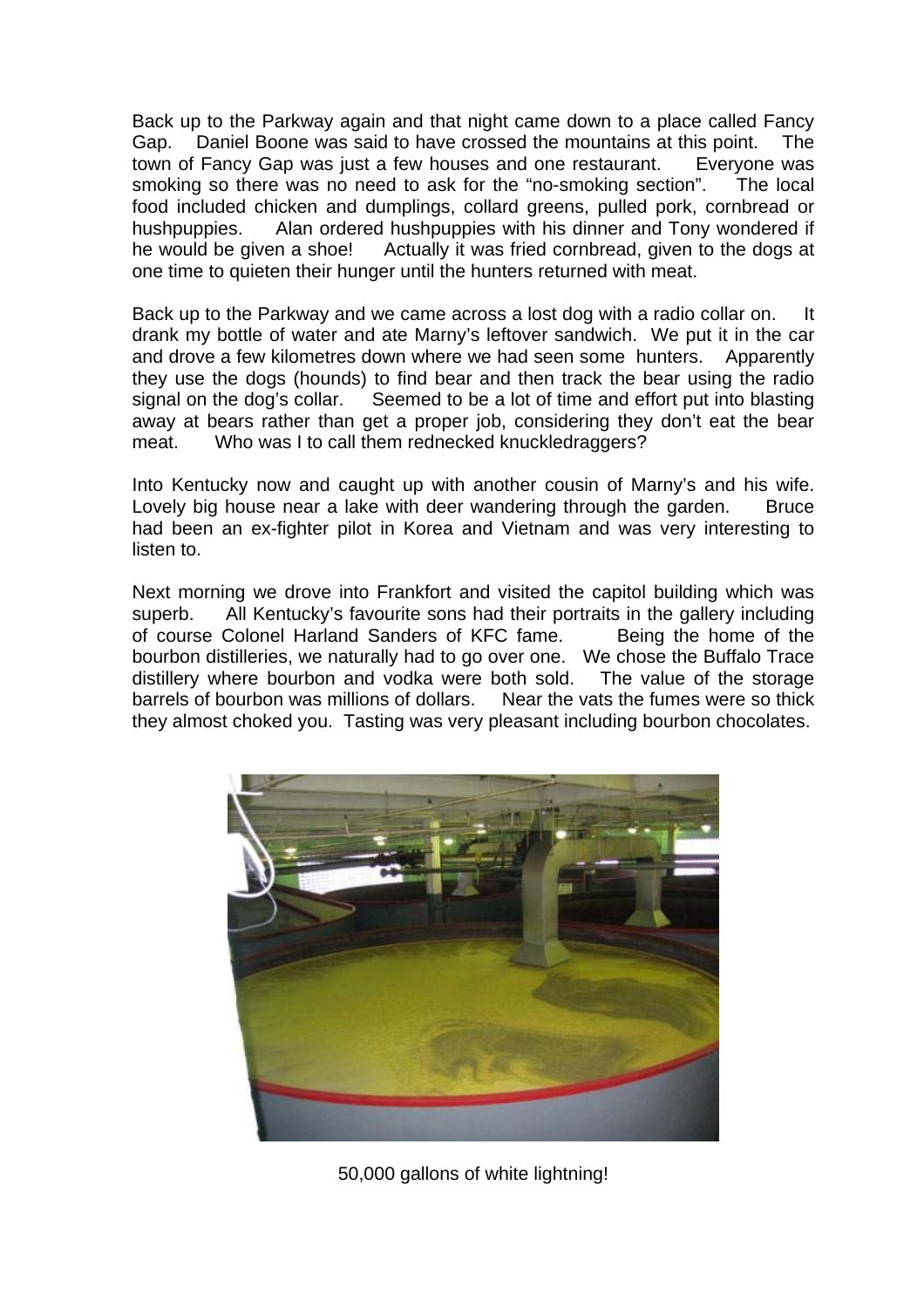We were also taken to the local Toyota plant at Georgetown. This employs some 10,000 people with wonderful working conditions. Assembly plant staff are paid US\$25 per hour with great benefits like crèches, kids picked up from school, good medical benefits etc. With conditions like this, the unions don't get a look in. They manufacture the Camry, Avalon, Solara and hybrids here. Some of the convertibles were stunning. It was great to sit in them and poke all the buttons and pull all the levers.

The weather reports were now stating that Hurricane Wilma was about to hit the Florida coast. As this was our final destination it gave some consternation especially with the prospect of severe flooding.

Bruce had recommended we see the Oakridge Museum in Tennessee which had been part of the Manhattan project for the atomic bomb in the 1940s. Heavy water had been made here and this linked up with the main laboratory at Los Alamos in New Mexico. These were certainly interesting times for the people working on the project.

We drove through the last part of the Gt Smoky Mountains and crossed into Georgia. Stayed at a little town called Madison which General Sherman had spared in his march to the coast because he liked it, otherwise it would have been burnt to the ground like everything else.

Savannah was its usual "old south" with oak trees covered in Spanish Moss and lovely squares. Right on the Savannah River there are still old schooners along the waterfront and the old cotton warehouses have been turned into hotels, restaurants etc. One of the squares in Savannah was where Forrest Gump sat to wait for the bus in the movie.

There are small islands off the coast here and one of these housed Fort Pulaski, a Confederate fort built in 1829. This was beautifully built and situated with a moat around it with the odd gator spotted sunbaking. It was thought impregnable but however the Confederates hadn't counted on the use of rifled cannon fire which made dangerous inroads into the fort, especially near their munitions store and this led to their surrender after 24 hours.

Heading south again, we crossed the Altamaha River and drove across a causeway to Jekyll Island. This island had an interesting history being the site of the summer beach houses in the late  $19<sup>th</sup>$  century of the super rich, the Rockefellers, Vanderbilts, Goulds, Cranes etc. Apparently the six richest men in the world and their families built a compound of houses here. Even by today's standards the houses are incredible with beautiful gardens though some are showing signs of weathering. The government reclaimed Jekyll Island and it is now open to the public.

Because we were close to the Okefenokee Swamp we decided to take a swamp boat ride here. The area of the swamp is 730 square miles (its actually a huge peat bog) and houses 49 different mammals, 234 birds species and 54 types of reptiles including thousands of alligators. In our hourly boat ride we saw two alligators, a few wading birds and nothing else. Don't know where the rest of the stuff had got to.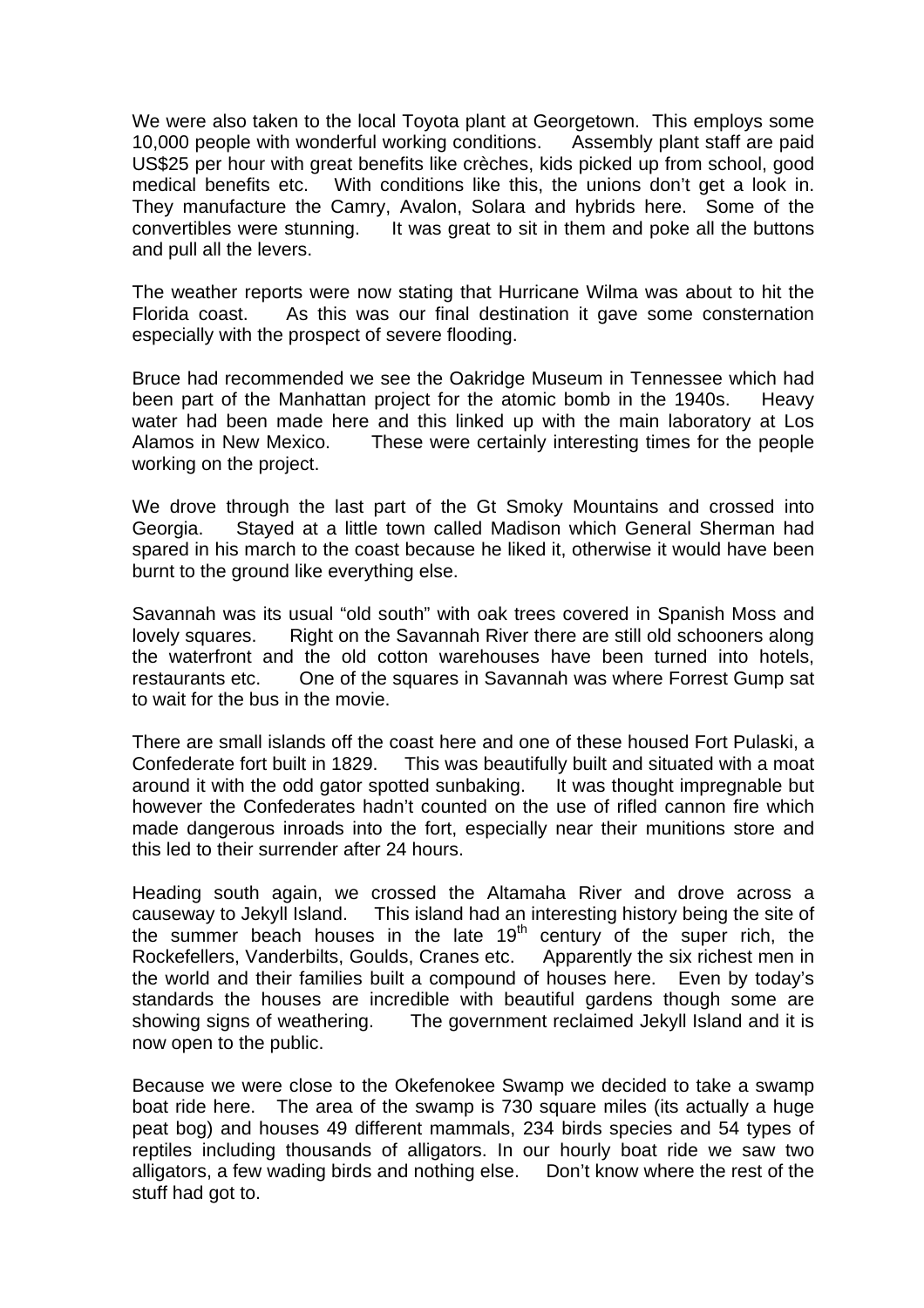

Okefenokee Swamp 'gator

We were now in Florida and our fears of fuel shortages because of the hurricane were shortlived. Had breakfast at an IHOP restaurant. I asked the waitress if this meant "I hate old people" but she said it was the International House of Pancakes". Mostly Americans aren't used to a leg pull.

A visit to the Daytona Racetrack was a must. We hopped aboard a trolley and had a tour of the track and pit area. The corners are banked at 31° and are difficult to even walk up. A car must be hitting 90 mph to maintain position on these corners! The Imax theatre had a 3D movie on NASCAR racing which was exciting, we had to keep ducking wheels as they came off and headed towards us.



Alan on the winner's podium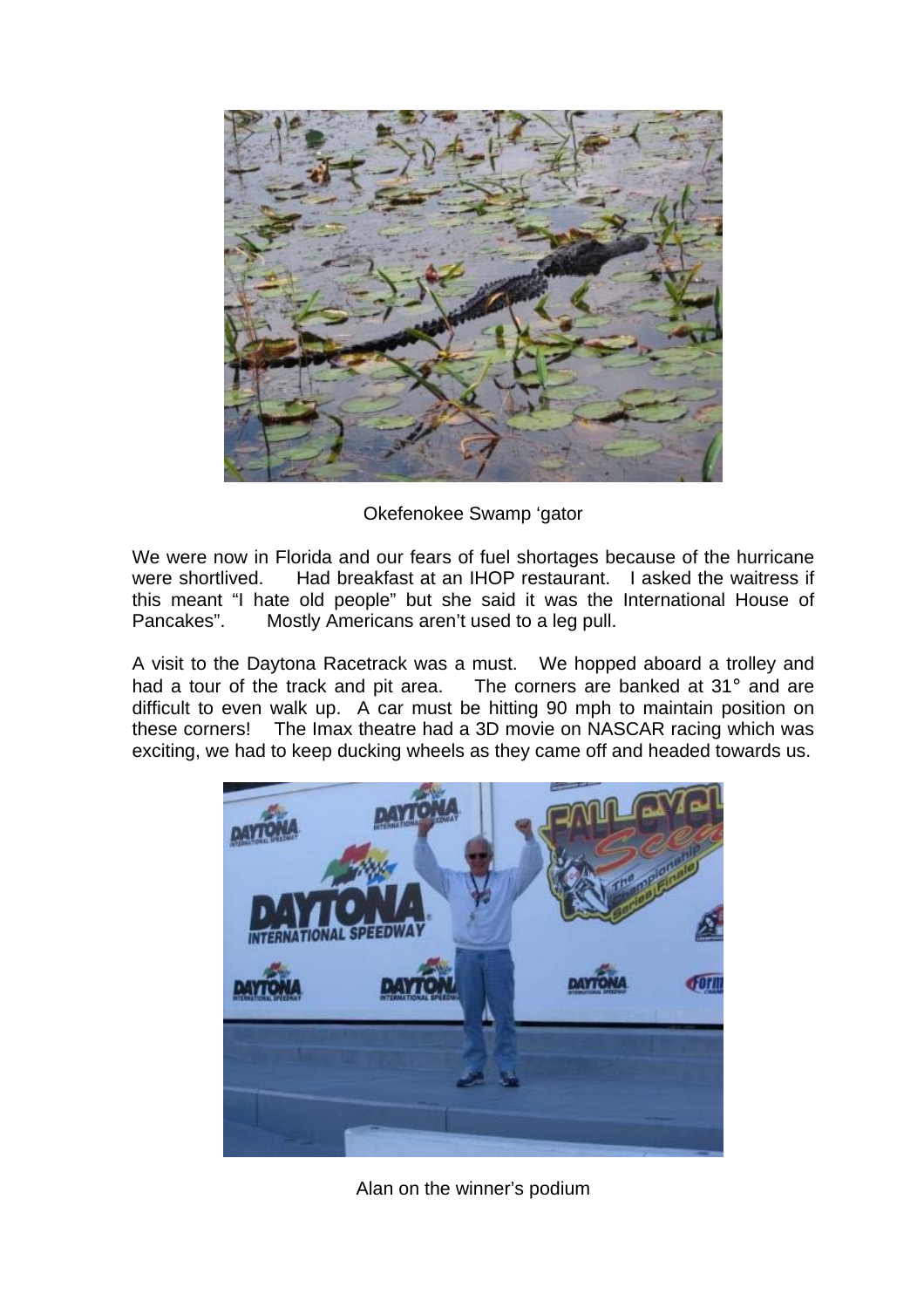NASCAR racing is the biggest spectator sport in the USA. One team at Daytona had 300 staff and kept 50 engines in store at \$50,000 each.

Still heading south and we reached Titusville on the Florida coast where the launch area of Cape Canaveral could be seen. We took photos of the rockets which were displayed outside the complex. Time was running out now and though we would have liked to do the whole day tour, we weren't sure what lay ahead of us in the wake of Hurricane Wilma.



Space shuttle at Cape Canaveral

As we drove further south we started to see signs of storm damage with palm trees in shreds, some uprooted. Most roadside advertising signs were flattened and electricity seemed to be in short supply. Boca Raton looked like a ghost town and there was only one pizza shop open, doing a good trade. It turned out that Governor Jeb Bush had brought in 6,000 power workers to repair damage and they seemed to be taking up all motel accommodation where there was electricity on. As well as that there was initially a 7 p.m. curfew just after the hurricane but was now back to 9 p.m. Fort Lauderdale airport (which we had to fly out of in a few days) was on generator power only. Great!

However we pressed on south as the plan was to reach the southern most point of Florida - Key West. We found accommodation south of Miami at Homestead. There was an "Applebees" next door so what more could you want. The National Guard were lending assistance and helping with general security. We got talking to some blokes from the South Carolina National Guard at "Applebees". Some were ex-Iraqi soldiers and mentioned meeting up with Aussies in Iraq.

By the time we reached Key Largo the destruction was getting worse with small boats tossed inland and heaps of debris along the road. During the hurricane the over-the-ocean roadway had been closed to traffic. The longest stretch was